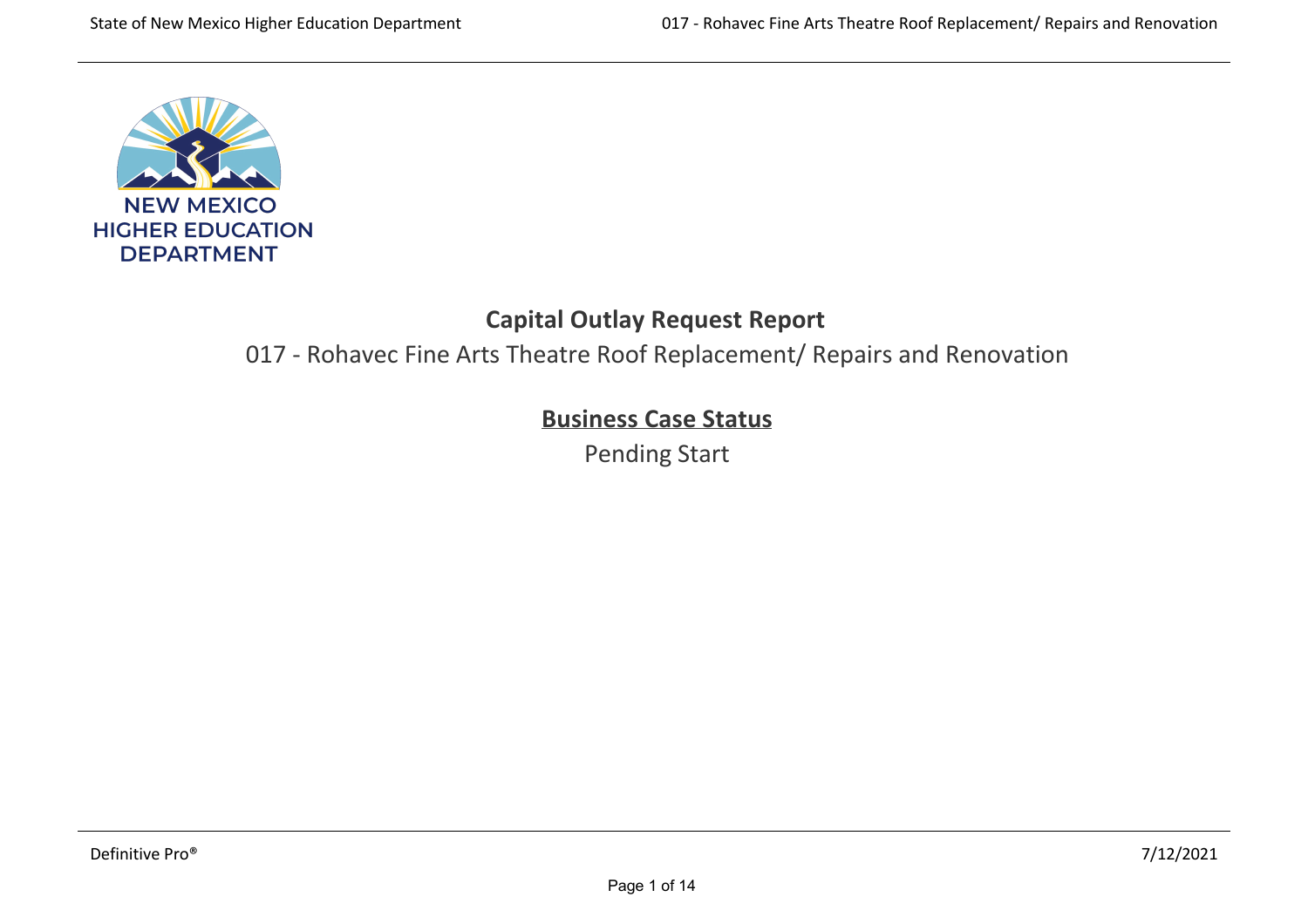| <b>Request</b>                  |                                                                                                                                                                               |                     |                              |                                                                                                                                                                                                                                                                                                                                                                                                                                                                                                                                                                                                                                                                                                                                                                                                                                                                                                                                                                                                                                                                                                                                                                                                                                                                                                                                                                                                                                                                                                                                                                                                                                                                                                                                                                                                                                                                                                                                                                                                                                                                                                                                                                                               |
|---------------------------------|-------------------------------------------------------------------------------------------------------------------------------------------------------------------------------|---------------------|------------------------------|-----------------------------------------------------------------------------------------------------------------------------------------------------------------------------------------------------------------------------------------------------------------------------------------------------------------------------------------------------------------------------------------------------------------------------------------------------------------------------------------------------------------------------------------------------------------------------------------------------------------------------------------------------------------------------------------------------------------------------------------------------------------------------------------------------------------------------------------------------------------------------------------------------------------------------------------------------------------------------------------------------------------------------------------------------------------------------------------------------------------------------------------------------------------------------------------------------------------------------------------------------------------------------------------------------------------------------------------------------------------------------------------------------------------------------------------------------------------------------------------------------------------------------------------------------------------------------------------------------------------------------------------------------------------------------------------------------------------------------------------------------------------------------------------------------------------------------------------------------------------------------------------------------------------------------------------------------------------------------------------------------------------------------------------------------------------------------------------------------------------------------------------------------------------------------------------------|
| Institution                     | NMSU - Alamogordo                                                                                                                                                             |                     | $\checkmark$                 |                                                                                                                                                                                                                                                                                                                                                                                                                                                                                                                                                                                                                                                                                                                                                                                                                                                                                                                                                                                                                                                                                                                                                                                                                                                                                                                                                                                                                                                                                                                                                                                                                                                                                                                                                                                                                                                                                                                                                                                                                                                                                                                                                                                               |
| <b>Project Title</b>            | Rohavec Fine Arts Theatre Roof Replacement/ Repairs and Renovation                                                                                                            |                     |                              |                                                                                                                                                                                                                                                                                                                                                                                                                                                                                                                                                                                                                                                                                                                                                                                                                                                                                                                                                                                                                                                                                                                                                                                                                                                                                                                                                                                                                                                                                                                                                                                                                                                                                                                                                                                                                                                                                                                                                                                                                                                                                                                                                                                               |
|                                 | <b>Building</b>                                                                                                                                                               | <b>Building Age</b> |                              | <b>Building GSF</b>                                                                                                                                                                                                                                                                                                                                                                                                                                                                                                                                                                                                                                                                                                                                                                                                                                                                                                                                                                                                                                                                                                                                                                                                                                                                                                                                                                                                                                                                                                                                                                                                                                                                                                                                                                                                                                                                                                                                                                                                                                                                                                                                                                           |
| <b>Building(s)</b>              | ALAMOGORDO ROHOVEC FINE ARTS THEATRE                                                                                                                                          | 46.00               |                              | 9,321                                                                                                                                                                                                                                                                                                                                                                                                                                                                                                                                                                                                                                                                                                                                                                                                                                                                                                                                                                                                                                                                                                                                                                                                                                                                                                                                                                                                                                                                                                                                                                                                                                                                                                                                                                                                                                                                                                                                                                                                                                                                                                                                                                                         |
| <b>Project Location</b>         | See Campus Plan                                                                                                                                                               |                     | <b>Project Map</b>           | <b>Project Map Link</b>                                                                                                                                                                                                                                                                                                                                                                                                                                                                                                                                                                                                                                                                                                                                                                                                                                                                                                                                                                                                                                                                                                                                                                                                                                                                                                                                                                                                                                                                                                                                                                                                                                                                                                                                                                                                                                                                                                                                                                                                                                                                                                                                                                       |
| <b>FY Priority #</b>            | 1                                                                                                                                                                             |                     | <b>Master Plan Priority#</b> | $\mathbf{1}$                                                                                                                                                                                                                                                                                                                                                                                                                                                                                                                                                                                                                                                                                                                                                                                                                                                                                                                                                                                                                                                                                                                                                                                                                                                                                                                                                                                                                                                                                                                                                                                                                                                                                                                                                                                                                                                                                                                                                                                                                                                                                                                                                                                  |
| <b>Total Project Cost</b>       | \$2,700,000                                                                                                                                                                   |                     | <b>State Funding Request</b> | \$1,500,000                                                                                                                                                                                                                                                                                                                                                                                                                                                                                                                                                                                                                                                                                                                                                                                                                                                                                                                                                                                                                                                                                                                                                                                                                                                                                                                                                                                                                                                                                                                                                                                                                                                                                                                                                                                                                                                                                                                                                                                                                                                                                                                                                                                   |
| <b>Committed Match Funding</b>  | \$1,200,000                                                                                                                                                                   |                     | <b>Match Funding Source</b>  | NMSU Alamogordo Institutional Funds                                                                                                                                                                                                                                                                                                                                                                                                                                                                                                                                                                                                                                                                                                                                                                                                                                                                                                                                                                                                                                                                                                                                                                                                                                                                                                                                                                                                                                                                                                                                                                                                                                                                                                                                                                                                                                                                                                                                                                                                                                                                                                                                                           |
| <b>Construction Type</b>        | Renovation                                                                                                                                                                    |                     |                              |                                                                                                                                                                                                                                                                                                                                                                                                                                                                                                                                                                                                                                                                                                                                                                                                                                                                                                                                                                                                                                                                                                                                                                                                                                                                                                                                                                                                                                                                                                                                                                                                                                                                                                                                                                                                                                                                                                                                                                                                                                                                                                                                                                                               |
| <b>Previous Request Summary</b> |                                                                                                                                                                               |                     |                              | The Specific Source of Committed Matching funds is NMSU Alamogordo Institutional Funds. Note that this project total project cost was updated June 21, 2021, after the 6/01/2021 Summer Hearings submittal, to<br>includes an increase in committed matching funds from NMSU-A Institutional Funds from \$25,000 to \$1,200,000 in order to cover the interior renovations and HVAC upgrades considered critical to the project.                                                                                                                                                                                                                                                                                                                                                                                                                                                                                                                                                                                                                                                                                                                                                                                                                                                                                                                                                                                                                                                                                                                                                                                                                                                                                                                                                                                                                                                                                                                                                                                                                                                                                                                                                              |
| <b>History of Facility</b>      | and instructors with exceptional credentials and experience. The program served in this renovation include the entire campus population, along with the Alamogordo community. |                     |                              | The Rohavec Fine Arts Theatre was constructed in 1975. The building houses a foyer, gallery, restrooms, seating, projection and stage area. The facility services the students enrolled in the Associate of Fine Arts<br>program, which is designed to prepare students to work as professional artists, or to transfer to NMSU - Las Cruces to complete a Bachelor of Arts (BA) or Bachelor in Fine Arts (BFA) degree in their chosen career<br>field in Art, including drawing, painting, photography, ceramics, or sculpture. The Fine Arts Associate Degree provides a tangible level of expertise and academic recognition for that achievement. Although many of<br>our students do not intend to move on to the BA or BFA degree, they can complete an associate's degree in their chosen art field. NMSU-A has developed a top notch art department with state of the art technology                                                                                                                                                                                                                                                                                                                                                                                                                                                                                                                                                                                                                                                                                                                                                                                                                                                                                                                                                                                                                                                                                                                                                                                                                                                                                                  |
| <b>Current Condition</b>        | major building system or finish improvement over the last half of a century, the Fine Arts building is showing its age.                                                       |                     |                              | The existing roof at the fine arts theatre is in need of replacement and 12 years past the 1998 roof replacement warranty that expired in 2009. This project will provide a completely new roof for a more energy-<br>efficient roofing system that improves the appearance of the facility and extends the life of the building. Protecting the asset with the new roof enhances all academic programs for the Alamogordo campus. With no                                                                                                                                                                                                                                                                                                                                                                                                                                                                                                                                                                                                                                                                                                                                                                                                                                                                                                                                                                                                                                                                                                                                                                                                                                                                                                                                                                                                                                                                                                                                                                                                                                                                                                                                                    |
| <b>Renovation Information</b>   | The improvements to Rohevec Fine Arts building include an ADA Restroom Renovation in 1996; re-roof in 1998; and lighting and ceiling upgrade in 2013.                         |                     |                              |                                                                                                                                                                                                                                                                                                                                                                                                                                                                                                                                                                                                                                                                                                                                                                                                                                                                                                                                                                                                                                                                                                                                                                                                                                                                                                                                                                                                                                                                                                                                                                                                                                                                                                                                                                                                                                                                                                                                                                                                                                                                                                                                                                                               |
| <b>Scope of Work</b>            | 2023-001 year priority to be consistent with this revised institutional funding.                                                                                              |                     |                              | Upgrade, repair and replace building roof and associated equipment for the Rohavec Fine Arts Theatre building, along with interior finish and theatre upgrades, including technology and exterior skin and door<br>replacement. The budgetary estimate for the above reference includes the following for the Fine Arts building: . Renovate all restrooms (look at increasing size) . Replace all flooring . Replacing stairs to storage<br>areas . Renovate storage area . Remove and dispose of theater curtains . Women's dressing room into storage . Remove dressing room restroom . Clear backstage area . Combine storage areas if possible . Turn<br>W/D area into custodial closet . Remove old baseboard heaters . Typical classroom tech upgrade . Exterior doors and stucco, and re-roof Additional scope included in the 6/21/21 update to the Summer Hearings<br>submittal for interior theatre renovations for \$1,200,000 NMSU- Alamogordo Institutional committed matching funds: . Replace seating and flooring in auditorium . Replacing stage geared towards lecturing.<br>Replace total HVAC system (ductwork at a minimum) • Remove partitions and upgrade lighting and audio systems Justification for additional scope and increase in committed matching funds: NMSU Alamogordo has<br>revisited the project estimate for the Rohavec Fine Arts Theatre Roof Replacement/Repairs and Renovation, the FY23 Priority #1 for the campus. NMSU-A is adding institutional funds to complete the entire interior<br>renovation, moving the match funds from \$25,000 up to \$1,200,000. There were four items crossed out in the original estimate that exceed the \$1,525,000,000 total project budget. Increasing the committed<br>matching funds to \$1,200,000 will create a project total of \$2,700,000 and allow seating/flooring, stage improvements, HVAC upgrades and lighting/audio systems to also be part of the entire renovation. These<br>changes in scope and the total project amount on the Project Evaluation Form and Five Year Plan for NMSU-A will be resubmitted to NMHED, along with an updated estimate. The ICIP entry in the DFA database for |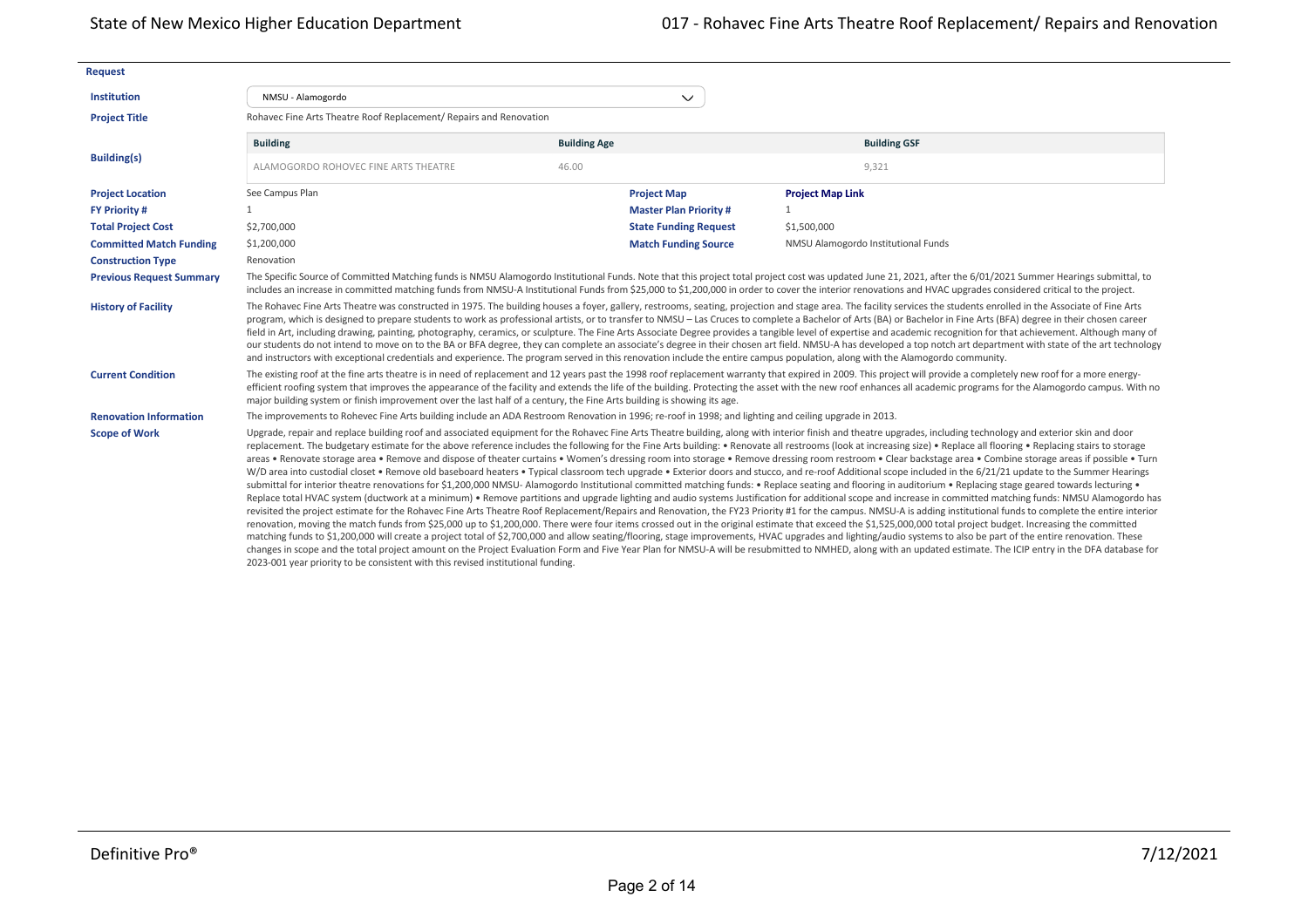| <b>Phases</b><br>Complete table if this project request<br>contains multiple projects or if the | Phase #        | Description  |            | Part of<br>Request | Amount             | <b>Start Date</b> | <b>End Date</b>  |
|-------------------------------------------------------------------------------------------------|----------------|--------------|------------|--------------------|--------------------|-------------------|------------------|
| project can be phased. List in priority<br>order:                                               | $\overline{1}$ | Full Project |            | $\Box$             |                    | $$0.00$ 7/1/2023  | 10/31/2025       |
| <b>Students Impacted</b>                                                                        |                |              |            |                    |                    |                   |                  |
| Provide the instructional program<br>majors being served by this project:                       | Major          | HeadCount    | <b>FTE</b> |                    | % Growth Last Year |                   | % Growth Average |
| <b>Enrollment</b>                                                                               | Year           |              | <b>FTE</b> |                    | <b>OFTE</b>        |                   |                  |
| Provide Fall Semester enrollment data<br>per year as reported on the NMHED<br>website/eDEAR:    | 2013           |              | 2502       |                    | 1002               |                   |                  |
|                                                                                                 | 2014           |              | 2142       |                    | 941                |                   |                  |
|                                                                                                 | 2015           |              | 1902       |                    | 967                |                   |                  |
|                                                                                                 | 2016           |              | 1806       |                    | 950                |                   |                  |
|                                                                                                 | 2017           |              | 1729       |                    | 980                |                   |                  |
|                                                                                                 | 2018           |              | 1717       |                    | 962                |                   |                  |
|                                                                                                 | 2019           |              | 1597       |                    | 929                |                   |                  |
|                                                                                                 | 2020           |              | 946        |                    | 573                |                   |                  |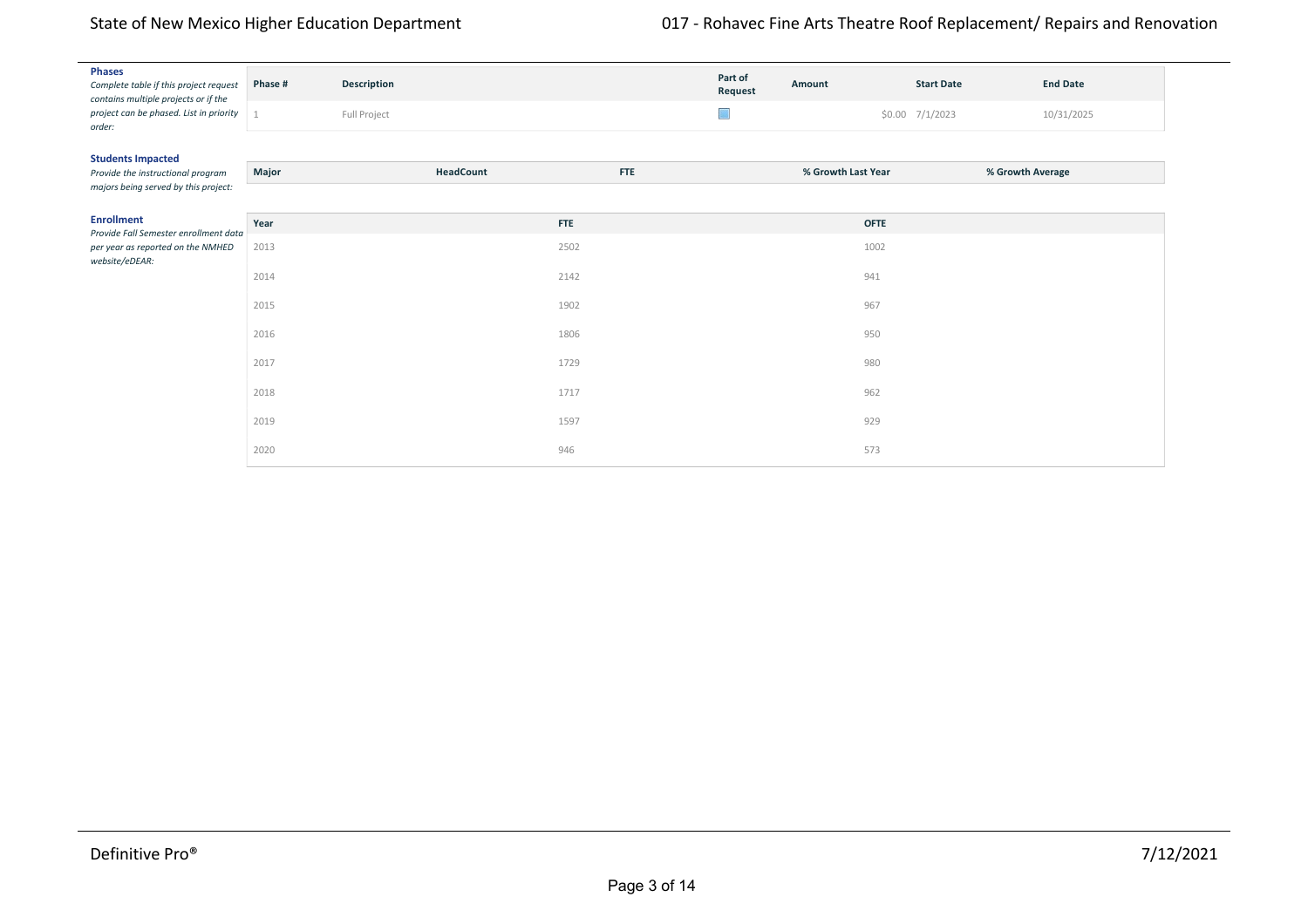| <b>B. Project Rationale and Need:</b> |                                                                                                                                                                                                                                                                                                                                                                                                                                                                                                                                                                                                                                                                                                                                                                                                                                                                                                                                                                                                                                                                                                                                                                                                                                                                                                                                                                                                                                                                                                                                                         |
|---------------------------------------|---------------------------------------------------------------------------------------------------------------------------------------------------------------------------------------------------------------------------------------------------------------------------------------------------------------------------------------------------------------------------------------------------------------------------------------------------------------------------------------------------------------------------------------------------------------------------------------------------------------------------------------------------------------------------------------------------------------------------------------------------------------------------------------------------------------------------------------------------------------------------------------------------------------------------------------------------------------------------------------------------------------------------------------------------------------------------------------------------------------------------------------------------------------------------------------------------------------------------------------------------------------------------------------------------------------------------------------------------------------------------------------------------------------------------------------------------------------------------------------------------------------------------------------------------------|
|                                       | Measure B1: Projects promotion of enrollment growth, retention, and degree production                                                                                                                                                                                                                                                                                                                                                                                                                                                                                                                                                                                                                                                                                                                                                                                                                                                                                                                                                                                                                                                                                                                                                                                                                                                                                                                                                                                                                                                                   |
| <b>B1 Score</b>                       | Somewhat<br>$\checkmark$                                                                                                                                                                                                                                                                                                                                                                                                                                                                                                                                                                                                                                                                                                                                                                                                                                                                                                                                                                                                                                                                                                                                                                                                                                                                                                                                                                                                                                                                                                                                |
| <b>B1 Explanation</b>                 | The Rohovec Theatre was designed years ago to provide the campus with a facility for traditional theatre and performing arts. This was an ambitious undertaking to build the college a space for developing a theatre<br>program and a stage to host live plays and performances. The original plans (dream) never fully developed into a formal, sustainable, theatre program with a degree. However, the facility did provide some theatre<br>classes, set construction, and a location for local performances. For years, the building hosted several live plays each semester. The building has held its own for many years without an update. Therefore, it is need of<br>new of a new roof, equipment, chairs, lighting, etc. Rather than upgrade the old building for the single purpose of theatre, it is now practical that the space be renovated into a more flexible and technologically<br>modern space. The intent is to use the space to accommodate current students and the curriculum that is embedded in many of the associate degrees and certificates offered throughout the campus, not just<br>theatre. It is in this context that the facility will not only hold more students for coursework, but would also support distance learning, hybrid learning, and synchronous online delivery and yet continue to serve the<br>campus and community as a space for performances as well. This strategy will help retain and recruit students to NMSU-A and in turn, help students to completion of either a degree or certificate. |

#### **Measure B2: Projects impact on education and workforce needs in local and regional economies**

| <b>B2 Score</b>       | Substantially                                   | $\checkmark$ |
|-----------------------|-------------------------------------------------|--------------|
| <b>B2 Explanation</b> | NMSU-A works closely with the Alamogordo commun |              |

unity in providing training for workforce skills that benefits the local and regional economies. The renovation of the Rohovec facility will provide the space for college/community collaboration and training. The campus currently hosts the SBDC and the Otero County Economic Development Council. It will soon house the Alamogordo Early College high school and 100% Otero, an organization for the purpose of eliminating barriers (food, transportation, health, etc.) in providing education for all students in the region. In addition, NMSU-A has a vibrant continuing education program and an adult education program. All of these units and traditional classes will benefit with the renovation of the Rohovec that will expand versatility, upgrade current technology, and provide the space for larger cohorts of students. This work will lead to improved educational and workforce training needs and will enhance the viability, effectiveness, and exposure of the campus to the public and future students.

#### **Measure B3: Projects support of HEI Strategic Plan or Facility Master Plan**

*Demonstrate project alignment with institutional mission and how project advances the institution's strategic or facility master plan.*

| <b>B3 Score</b> | Substantially |  | <b>Master Plan</b> | <b>Master Plan Link</b> |
|-----------------|---------------|--|--------------------|-------------------------|
|-----------------|---------------|--|--------------------|-------------------------|

B3 Explanation The renovation of the Rohovec supports both HED's Goal 1 and New Mexico State University LEADS 2025 Strategic Plan. NMHED's Goal 1: Deliver high quality and timely services related to academics, literacy and college-readiness programs, financial aid, capital outlay, budget oversight, legal, and information technology support. The ability to deliver high quality and timely services to the students of NMSU-A will be enhanced by renovating the Rohovec Theatre into a space that provides the flexibility of remote learning with in person learning and can hold a larger number of students. It will also provide a space in which educational events will intersect with the workforce needs of Alamogordo. LEADS Goal 1: Enhance Student Success and Social Mobility LEADS Goal 4: Build a Robust University System The maintenance and practical use of the educational space on the Alamogordo campus is aligned with two of the major goals of the NMSU system. The logical, transitional shift to a flexible teaching space supports a robust system and helps promote social mobility as students earn credentials through their local community college. It also preserves the namesake of whom the building was dedicated and continues to provide the community the historical legacy that surrounds the development of the campus. Facilities Strategy - The institution's facilities strategy is to maintain NMSU‐A's high quality physical facilities, not to add square footage (in fact decrease as logically appropriate), and promote the beautiful campus that currently exists in Alamogordo. NMSU Alamogordo Five Year Plan is specifically listed in the campus master plan, along the Five Year Facilities plans for the Rohavec Fine Arts Theatre Renovation project with roof replacement and infrastructure upgrades. NMSU will be working over the next year to provide background information regarding better documentation of existing conditions (Facilities Conditions Assessment), itemized capital improvements, and an Information Technology Master Plan for full update for the Alamogordo Facilities Master Plan to the NMSU System campus master plan.

#### **Measure B4: Facilities Assessment**

Provide the facility's most recent condition score and summarize the major structural and systems conditions that resulted in that score. Provide selected supporting documentation in appendices and reference them in the bo

| <b>B4 Level of Study Completed</b>    | Substantially | $\checkmark$                                                                                                                                                                                                                                                                                                                | <b>Study</b>                        | <b>Study Link</b> |
|---------------------------------------|---------------|-----------------------------------------------------------------------------------------------------------------------------------------------------------------------------------------------------------------------------------------------------------------------------------------------------------------------------|-------------------------------------|-------------------|
| <b>Cost to Repair</b>                 | \$3.276.389   |                                                                                                                                                                                                                                                                                                                             | <b>Cost to Replace</b>              |                   |
| <b>Replacement Cost Basis (\$ per</b> |               |                                                                                                                                                                                                                                                                                                                             | <b>Cost to Repair AFTER Project</b> | \$0               |
| <b>B4 Explanation</b>                 |               | The Facilities Conditions Index (FCI) compares the cost to fix current building deficiencies with the cost to replace a building. The FCI is used to benchmarking an<br>mouth of the total cost to remedy identified deficiencies to the current replacement value of the building. The facilities assessment included Alam |                                     |                   |

nd compare a facilities relative condition. The index is computed as a ratio of the total cost to remedy identified deficiencies to the current replacement value of the building. The facilities assessment included Alamogordo, Carlsbad, Dona Ana, Grants, and all buildings on the main campus. NMSU maintains current condition index for the facilities across the system. The 2019 FCI for the NMSU-A Rohavec Fine Arts Theatre (292M) is 26.94. NMSU is more than halfway through the process for Architectural Research Consultants (ARC) to provide Facilities Condition Assessment Training, Documentation and Space Utilization with the following scope to update the current FCI values system-wide: • Assistance in conducting condition assessments for selected buildings at NMSU, and to analyze and make recommendations to optimize space use. The on‐site assessment includes visual inspection of all building systems, spaces, and areas immediately surrounding the building. • Building evaluators will be trained to identify a Facility Condition Index (FCI) scope and related capital improvement projects (CIPs) based on observed deficiencies. • Composite digital site plans showing the location of recommended capital improvements. • Customize our web‐based software to document the results of the condition assessment. Monitor the progress of the assessment, and review the entered data to control quality and consistency. This proposal assumes 36 buildings on the main campus will be assessed and reviewed. • Assist in preparing reports of the results of the effort. Assist to analyze and make recommendations regarding space utilization on all 168 campus buildings for the Las Cruces campus. Train and evaluate the community college campuses and Ag Science Centers (ASC) in the next phase. • Work with NMSU facilities, space management, and classroom scheduling personnel to collect, analyze, and synthesize available information to profile existing high level space use and identify opportunities to use space more effectively.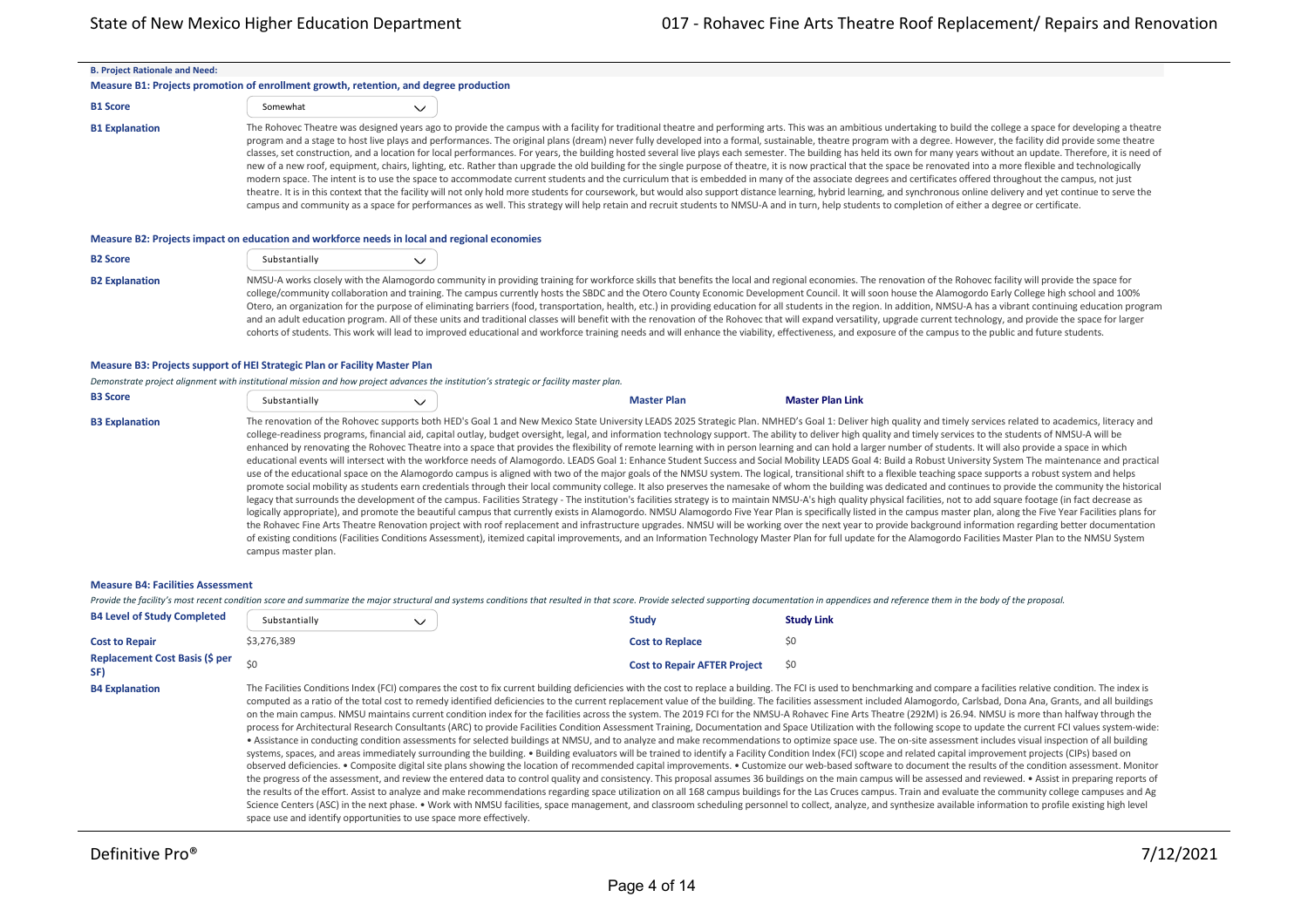| Measure B5: Projects impact on On-campus and Off-campus Instruction                                     |                                              |                                                                                                                                             |                                                                                                                                                                                                                               |                                                                                                                                                                                                                                                                                                                                                                                                                                                                                                                                                                                                                                                                                                                                                                                                                                                                                                                                                                                                                                                                                                                                                                                                                                                                                                                                              |
|---------------------------------------------------------------------------------------------------------|----------------------------------------------|---------------------------------------------------------------------------------------------------------------------------------------------|-------------------------------------------------------------------------------------------------------------------------------------------------------------------------------------------------------------------------------|----------------------------------------------------------------------------------------------------------------------------------------------------------------------------------------------------------------------------------------------------------------------------------------------------------------------------------------------------------------------------------------------------------------------------------------------------------------------------------------------------------------------------------------------------------------------------------------------------------------------------------------------------------------------------------------------------------------------------------------------------------------------------------------------------------------------------------------------------------------------------------------------------------------------------------------------------------------------------------------------------------------------------------------------------------------------------------------------------------------------------------------------------------------------------------------------------------------------------------------------------------------------------------------------------------------------------------------------|
| Provide information on how this project request will support both on-campus and off-campus instruction. |                                              |                                                                                                                                             |                                                                                                                                                                                                                               |                                                                                                                                                                                                                                                                                                                                                                                                                                                                                                                                                                                                                                                                                                                                                                                                                                                                                                                                                                                                                                                                                                                                                                                                                                                                                                                                              |
| <b>B5 Score</b>                                                                                         | Somewhat                                     | $\checkmark$                                                                                                                                |                                                                                                                                                                                                                               |                                                                                                                                                                                                                                                                                                                                                                                                                                                                                                                                                                                                                                                                                                                                                                                                                                                                                                                                                                                                                                                                                                                                                                                                                                                                                                                                              |
| <b>B5 Explanation</b>                                                                                   | student recruitment and quality instruction. |                                                                                                                                             |                                                                                                                                                                                                                               | Currently, NMSU-A's largest classroom space is limited to 42 students. Renovation of the Rohovec facility would allow for large lectures, seminars and community events. This project has the potential to reach<br>multiple entities in the community for collaborative events, such as educational seminars, business relations, advisory board meetings, and public school activities and administrative meetings. This project will impact<br>on-campus events to include but not limited to student government, student organizations, panel discussions, guest lectures and traditional classes. In addition, it would remain by far the best small performance<br>venue in the community. The facility currently seats approximately 200 and has a large video screen. The return on investment for this particular renovation is very high in both community engagement but also in                                                                                                                                                                                                                                                                                                                                                                                                                                                  |
| <b>C. Green Screen for Buildings</b>                                                                    |                                              |                                                                                                                                             |                                                                                                                                                                                                                               |                                                                                                                                                                                                                                                                                                                                                                                                                                                                                                                                                                                                                                                                                                                                                                                                                                                                                                                                                                                                                                                                                                                                                                                                                                                                                                                                              |
| <b>Measure C1: Energy Audit or similar energy assessment</b>                                            |                                              |                                                                                                                                             |                                                                                                                                                                                                                               |                                                                                                                                                                                                                                                                                                                                                                                                                                                                                                                                                                                                                                                                                                                                                                                                                                                                                                                                                                                                                                                                                                                                                                                                                                                                                                                                              |
|                                                                                                         |                                              |                                                                                                                                             | Document details of the audit to include who performed the audit, when it was completed, level of audit/assessment, improvements proposed, and benefits to this project                                                       |                                                                                                                                                                                                                                                                                                                                                                                                                                                                                                                                                                                                                                                                                                                                                                                                                                                                                                                                                                                                                                                                                                                                                                                                                                                                                                                                              |
| C1 Score                                                                                                | Substantially                                | $\checkmark$                                                                                                                                |                                                                                                                                                                                                                               |                                                                                                                                                                                                                                                                                                                                                                                                                                                                                                                                                                                                                                                                                                                                                                                                                                                                                                                                                                                                                                                                                                                                                                                                                                                                                                                                              |
| <b>Energy Audit Completed</b>                                                                           | C Yes C No                                   |                                                                                                                                             | <b>Energy Audit</b>                                                                                                                                                                                                           | <b>Energy Audit Link</b>                                                                                                                                                                                                                                                                                                                                                                                                                                                                                                                                                                                                                                                                                                                                                                                                                                                                                                                                                                                                                                                                                                                                                                                                                                                                                                                     |
| <b>C1 Explanation</b>                                                                                   |                                              |                                                                                                                                             | followed during the demolition. • Recycling of applicable materials. • Construction waste management principles followed during construction.                                                                                 | In 2013 Ameresco preformed an investment grade audit of 46 of NMSU's buildings throughout the state, totaling nearly 2.7 million gross square feet. The audit included the facilities at Alamogordo, Carlsbad, Dona<br>Ana Community College (DACC), Grants, remote Agricultural Science Centers, and all buildings on the main campus. NMSU also employees two Certified Energy Managers (CEM) who can look at the potential energy<br>savings of projects. A goal of the upgrades to the Alex Sanchez Hall chiller and cooling tower replacement is to increase energy efficiency; a possible reduction in the coast of operating the building; and improve<br>comfort to all occupants. Installation of an energy efficient cooling tower and chiller replacement, as budget allows. In general, any improvement to the campus building infrastructure will result in increased<br>efficiency and a corresponding reduction in energy costs. List of Green Screen strategies that will be incorporated in the project during construction include: • Construction waste management principles will be                                                                                                                                                                                                                                     |
| <b>Measure C2: Projects impact on Energy / Utility Cost Reduction</b>                                   |                                              |                                                                                                                                             |                                                                                                                                                                                                                               |                                                                                                                                                                                                                                                                                                                                                                                                                                                                                                                                                                                                                                                                                                                                                                                                                                                                                                                                                                                                                                                                                                                                                                                                                                                                                                                                              |
|                                                                                                         |                                              | Explain the impact of this project to the net energy / utility costs. Provide a justification if no operating budget impact is anticipated. |                                                                                                                                                                                                                               |                                                                                                                                                                                                                                                                                                                                                                                                                                                                                                                                                                                                                                                                                                                                                                                                                                                                                                                                                                                                                                                                                                                                                                                                                                                                                                                                              |
| <b>Current Energy Usage</b>                                                                             | \$0                                          |                                                                                                                                             | <b>Energy Usage AFTER Project</b>                                                                                                                                                                                             | \$0                                                                                                                                                                                                                                                                                                                                                                                                                                                                                                                                                                                                                                                                                                                                                                                                                                                                                                                                                                                                                                                                                                                                                                                                                                                                                                                                          |
| <b>C2 Explanation</b>                                                                                   | predictions.                                 |                                                                                                                                             |                                                                                                                                                                                                                               | NMSU's building guidelines includes policies to encouraging energy reduction with nearly every project. Additionally, there have been specific projects focusing on energy reduction such as the Ameresco projects.<br>With each project resulting in energy savings there will also be a utility cost savings which can result in an observable change. When the equipment is replaced with more a system with increased efficiency there will<br>be a reduction in costs. However, the equipment change can also change the system maintenance requirements as well and without knowing what the replacement system will be we are unable to make accurate                                                                                                                                                                                                                                                                                                                                                                                                                                                                                                                                                                                                                                                                                 |
| Measure C3: Executive Order (EO) 2019-003                                                               |                                              |                                                                                                                                             |                                                                                                                                                                                                                               |                                                                                                                                                                                                                                                                                                                                                                                                                                                                                                                                                                                                                                                                                                                                                                                                                                                                                                                                                                                                                                                                                                                                                                                                                                                                                                                                              |
|                                                                                                         |                                              |                                                                                                                                             | Provide detailed information on how this project will address the goal of reducing Green House Gas (GHG) emissions by 45% as called for in the EO. Explain the steps taken to reduce the buildings energy demands.            |                                                                                                                                                                                                                                                                                                                                                                                                                                                                                                                                                                                                                                                                                                                                                                                                                                                                                                                                                                                                                                                                                                                                                                                                                                                                                                                                              |
| <b>C3 Score</b>                                                                                         | Somewhat                                     | $\checkmark$                                                                                                                                |                                                                                                                                                                                                                               |                                                                                                                                                                                                                                                                                                                                                                                                                                                                                                                                                                                                                                                                                                                                                                                                                                                                                                                                                                                                                                                                                                                                                                                                                                                                                                                                              |
| <b>C3 Explanation</b>                                                                                   | and more.                                    |                                                                                                                                             |                                                                                                                                                                                                                               | For main campus over 95% of NMSU's scope 1 and 2 emissions are building emissions a similar distribution of emissions is expected for Alamogordo as well. Reaching the goals within EO 2019 -003 for greenhouse gas<br>emission reduction, remodeling and updating existing infrastructure will be required. NMSU building guidelines insure projects keep in mind sustainable infrastructure and planning, energy efficiency technologies,                                                                                                                                                                                                                                                                                                                                                                                                                                                                                                                                                                                                                                                                                                                                                                                                                                                                                                  |
| D. Stewardship - Detail how the HEI provides stewardship for its assets.                                |                                              |                                                                                                                                             |                                                                                                                                                                                                                               |                                                                                                                                                                                                                                                                                                                                                                                                                                                                                                                                                                                                                                                                                                                                                                                                                                                                                                                                                                                                                                                                                                                                                                                                                                                                                                                                              |
| <b>Measure D1: Project Estimates</b>                                                                    |                                              |                                                                                                                                             |                                                                                                                                                                                                                               |                                                                                                                                                                                                                                                                                                                                                                                                                                                                                                                                                                                                                                                                                                                                                                                                                                                                                                                                                                                                                                                                                                                                                                                                                                                                                                                                              |
|                                                                                                         |                                              |                                                                                                                                             | Describe how this projects cost estimates were developed. Provide the total dollars attributed to inflation. Percentage increases MUST be defended in the narrative portion of the document, or 0% inflation will be assumed. |                                                                                                                                                                                                                                                                                                                                                                                                                                                                                                                                                                                                                                                                                                                                                                                                                                                                                                                                                                                                                                                                                                                                                                                                                                                                                                                                              |
| D1 Score                                                                                                | Somewhat                                     | $\checkmark$                                                                                                                                |                                                                                                                                                                                                                               |                                                                                                                                                                                                                                                                                                                                                                                                                                                                                                                                                                                                                                                                                                                                                                                                                                                                                                                                                                                                                                                                                                                                                                                                                                                                                                                                              |
| <b>Base Project Estimate</b>                                                                            | \$2,692,944                                  |                                                                                                                                             | <b>Dollars Related to Inflation</b>                                                                                                                                                                                           | \$199,244                                                                                                                                                                                                                                                                                                                                                                                                                                                                                                                                                                                                                                                                                                                                                                                                                                                                                                                                                                                                                                                                                                                                                                                                                                                                                                                                    |
| <b>Formal Estimate Provided</b>                                                                         | C Yes C No                                   |                                                                                                                                             | <b>Formal Estimate</b>                                                                                                                                                                                                        | <b>Estimate Link</b>                                                                                                                                                                                                                                                                                                                                                                                                                                                                                                                                                                                                                                                                                                                                                                                                                                                                                                                                                                                                                                                                                                                                                                                                                                                                                                                         |
| <b>D1 Explanation</b>                                                                                   |                                              |                                                                                                                                             |                                                                                                                                                                                                                               | The process for determining the capital outlay needs begins with the University Architect (UA), who stays in touch with the needs of the education enterprise through communication on various levels. Each year, the<br>University Architect and Associate Vice President for Facilities and Services set up an in-person meeting with the Community College Executive Director, President and Deans of the Colleges to review the capital<br>outlay requests for the year. The Capital Outlay Briefing is presented to the University Administrative Council, and the flowchart that outlines the process for a project concept to become a priority on NMSU's Five<br>Year Facilities Plan. The estimate is assigned directly to the in-house professional estimator, Senior Project Manager. The scope of work is determined with the relevant stakeholders and UA. Budgetary estimates are<br>produced with the use of 2020 ProEst Estimating Software that is built using the current RS Means database. Note that the in-house professional estimator with Facilities and Services PDE must meet satisfactory<br>evidence of the necessary qualifications as required by the Certifying Body of the American Society of Professional Estimators. The Executive Director for PDE reviews the proposed costs to confirm the estimate is |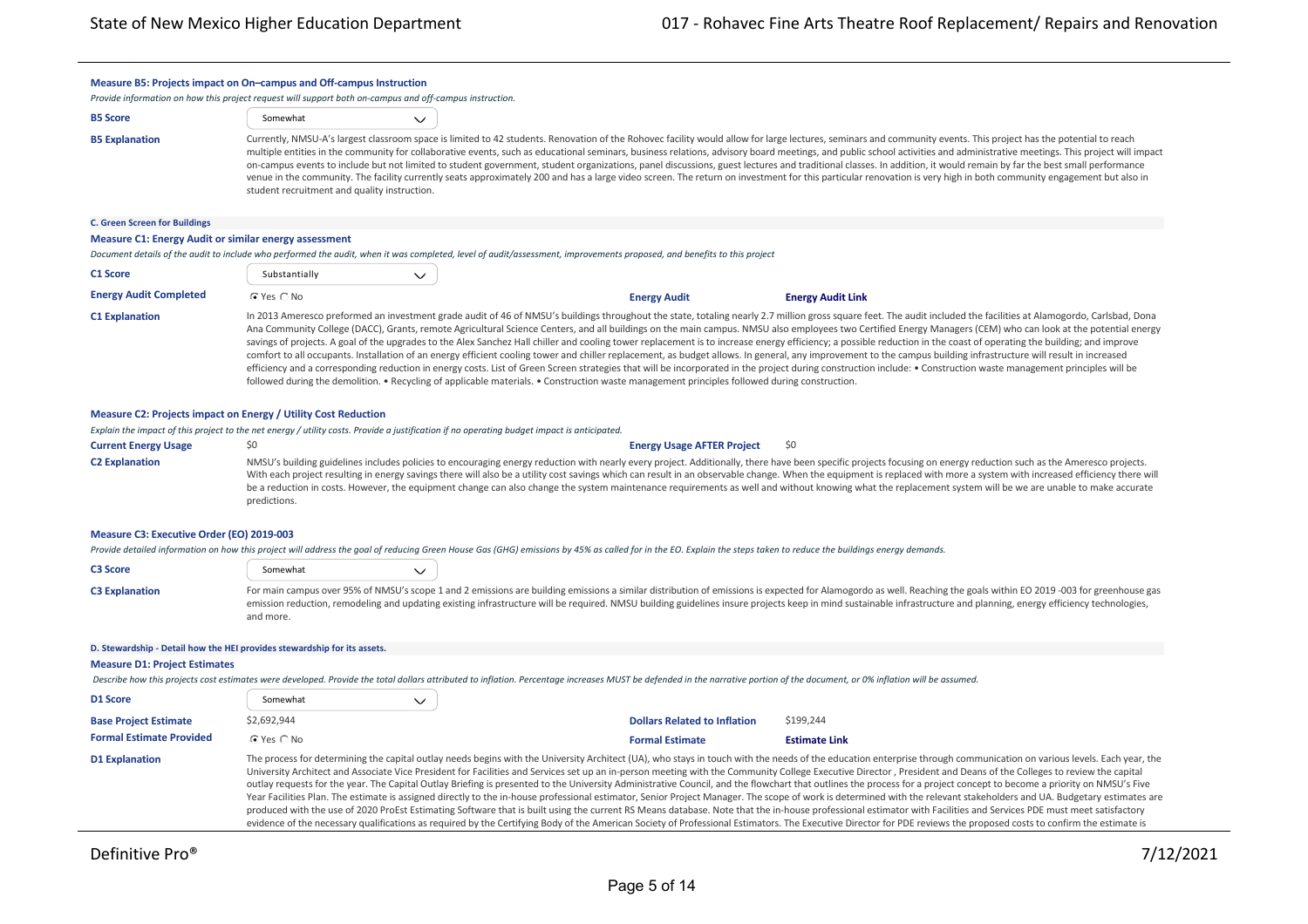reasonable and accurate. Then the AVP of Facilities reports to the Administration for further action and/or inclusion into Capital Outlay or University Capital Plans. Budgetary estimates older than a year are reviewed and adjusted for inflation as part of the capital outlay process, and incorporation to the current campus Five Year Facilities Plans. NMSU Facilities and Services, Project Development and Engineering (PDE) provides professional project estimates and project management. The estimating professional develops cost information for a construction project. Note that the in-house professional estimator with Facilities and Services PDE must meet satisfactory evidence of the necessary qualifications as required by the Certifying Body of the American Society of Professional Estimators. The institution's five year plan for state funding continues from year to year. As projects are funded, the priority item is removed from the list, and the other items move up on the priority list. In FY20 this project was not supported for funding, as a result the same project remains on the five year plan and is a current top priority. PDE re-evaluated the cost estimate to include new boiler and AC units for this project. As a result, the funding request amount was increased to include this scope of work for new equipment.

### **Measure D2: Describe how this project addresses/reduces deferred maintenance on campus**

| <b>Deferred Maintenance</b> | \$0                                                                                                                                                                                                                                                                                                                                                                                                                                                                                                                                                                                                                                                                                                                                                                                                                                                                                                                                                                                                                                                                                                                                                                                                                                                                                                                                                                                                                                                                                                                                                                                                                                                                                                                                                                                                                                                                                                                                                                                                                                                                                                                                                                                                                         | <b>Deffered Maintenance AFTER</b><br><b>Project</b> |  |
|-----------------------------|-----------------------------------------------------------------------------------------------------------------------------------------------------------------------------------------------------------------------------------------------------------------------------------------------------------------------------------------------------------------------------------------------------------------------------------------------------------------------------------------------------------------------------------------------------------------------------------------------------------------------------------------------------------------------------------------------------------------------------------------------------------------------------------------------------------------------------------------------------------------------------------------------------------------------------------------------------------------------------------------------------------------------------------------------------------------------------------------------------------------------------------------------------------------------------------------------------------------------------------------------------------------------------------------------------------------------------------------------------------------------------------------------------------------------------------------------------------------------------------------------------------------------------------------------------------------------------------------------------------------------------------------------------------------------------------------------------------------------------------------------------------------------------------------------------------------------------------------------------------------------------------------------------------------------------------------------------------------------------------------------------------------------------------------------------------------------------------------------------------------------------------------------------------------------------------------------------------------------------|-----------------------------------------------------|--|
| <b>D2 Explanation</b>       | In 2006, the state of New Mexico contracted with Parson's 3DI to assess all higher education facilities in the state and to develop a Facilities Condition Index (FCI) for each facility. At the time, this was intended to be<br>the methodology for assessing capital outlay and capital renewal funding requests. This effort was abandoned at the state level in 2008, so in 2010 NMSU contracted with Arcadis, an assessment firm, to bring the<br>2006 assessment up to date. Facilities and Services then began tracking the FCI though AiM, and we joined Assetworks for a beta test with the new Assessment and Needs Assessment (ANA) module. This installation<br>is nearly complete and will allow for updates to be made both from inspections and by reducing the needs automatically through the work order system as remedial maintenance is performed. Project level needs are<br>met through Project Development and Engineering. We have completed a multi-year Building Renewals and Replacements plan that addresses the deficiencies at the building system level. At the highest level, we<br>use the Capital Outlay Process and the Campus Master Plan in conjunction with the Facilities Condition Index (FCI). We recently added the Assessment and Needs Analysis module to AiM to help us track system<br>improvements that lower the FCI. The FCI/Replacement cost information for NMSU-A Rohavec Fine Arts Theatre: Fine Arts Theatre (292M), built in 1975, 2019 FCI (26.94), 2013-2015 Replacement Cost is<br>\$3,276,389.4. Installing a cool roof does not always cost more than a non-cool roof. However, the cool roof will have lower cooling demands and better insulation will decrease the energy used by the building<br>reducing the energy costs to operate the building. There are also rebates available through the SCORE plus program for ENERGY STAR Certified Cool Roofs. Lastly by installing a cool roof and decreasing the roof<br>temperature may extend roof service life. Source: - El Paso Electric - http://epesavings.com/score-newmexico.html - U.S Department of Energy - https://www.energy.gov/energysaver/design/energy-efficient-<br>home-design/cool-roofs |                                                     |  |

**Measure D3: Asset Stewardship Provide information on how the HEI supports the ongoing operational and maintenance needs of current and proposed assets.**

| <b>D3 Score</b>      | Somewhat   |                 |
|----------------------|------------|-----------------|
| <b>Level of Plan</b> | Not at all | <b>BRR Plan</b> |

D3 Explanation MMSU-A has a process for BR&R funds stewardship. The BRR state appropriated funds are based on the I&G gross square footage and \$182,234 is allocated to this fund every year. The more aged allocations are utilized first for I&G projects - either stand alone projects or as a supplement allocation to another fund source depending on the project amount. There is an attempt to not carry over a balance more than two years of allocated funds - unless a large project funding need is identified. BRR has been used for quick turnaround project or at times for emergency projects. Projects are prioritized on physical needs of the campus for deferred maintenance and building renewal. The priorities are determined by: • Safety o Sprinkler systems o Backflow preventers o Fire systems o Hood inspections and elevator o Roof repair o Grease traps o Water treatment • ADA o Accessibility • Door handles • Sink handles and heights • Doors • Sidewalks and lighting • Unplanned infrastructure issues such as o Electrical o Mechanical • Boilers • AHU • Chillers • Motors and plumbing o Structural • Cracks on building • Walls • Floors • Stucco, etc.

### **Measure D4: Maintenance Cost Reduction**

*Describe in detail how this project will affect operating appropriations for the current year and all out‐years. Provide a justification if no operating budget impact is anticipated.*

| <b>Total O&amp;M Budget</b> |                                                                                                                                                                                                                                                                                                                                                                                                                                                                                                                                                                                                                                                                                                                                                                                                                                                                                                                                                                                                                                                                                                                                                                                                                              | <b>Total O&amp;M Budget AFTER</b><br><b>Project</b> | S0                                                                                                                                                                                                                      |
|-----------------------------|------------------------------------------------------------------------------------------------------------------------------------------------------------------------------------------------------------------------------------------------------------------------------------------------------------------------------------------------------------------------------------------------------------------------------------------------------------------------------------------------------------------------------------------------------------------------------------------------------------------------------------------------------------------------------------------------------------------------------------------------------------------------------------------------------------------------------------------------------------------------------------------------------------------------------------------------------------------------------------------------------------------------------------------------------------------------------------------------------------------------------------------------------------------------------------------------------------------------------|-----------------------------------------------------|-------------------------------------------------------------------------------------------------------------------------------------------------------------------------------------------------------------------------|
| <b>D4 Explanation</b>       | The Rohovec renovation should reduce the cost of operation. The improved technology related to current HVAC systems and updated LED lighting will reduce energy costs. A new roof, seating, stage, podium,<br>instructional equipment (projector, microphones and cameras), LED lighting, and a HVAC system are the primary immediate needs. This will not impact the daily maintenance or square footage of the building and<br>therefore not require additional staff. It is anticipated that the replacement Fine Arts Theatre roof will address issues experienced as the roof has aged. Persistent leaks have necessitated interim and temporary<br>roofing repairs on an ongoing basis. The new roof will reduce the amount of these types of interventions thus saving operational funds expended to address these leaks. Completion of this project will reduce the<br>furniture . Instruction and research time lost due to the facility being closed for unscheduled repairs . Costs associated with temporary relocating instruction and research while the facility is closed for unscheduled<br>repairs • Reduced electric utility costs associated with the installation of an energy efficient roofing system |                                                     | following maintenance and operations costs: • Deductibles and insurance claims caused by water intrusion • Costs associated with water cleanup and unscheduled repairs to include drywall, flooring, ceiling tiles, and |

#### **Measure D5: Health, safety, and security**

Describe how this project will address major health and safety issues/concerns on campus, including how it will improve physical safety and cybersecurity on campus. Provide selected supporting documentation and reference **them in the body of the proposal.**

,我们也不能在这里的时候,我们也不能在这里的时候,我们也不能不能不能不能不能不能不能不能不能不能不能不能不能不能不能。""我们,我们也不能不能不能不能不能不能不能

| <b>D5 Score</b>      | This project |  |
|----------------------|--------------|--|
| <b>Level of Plan</b> | Level 1      |  |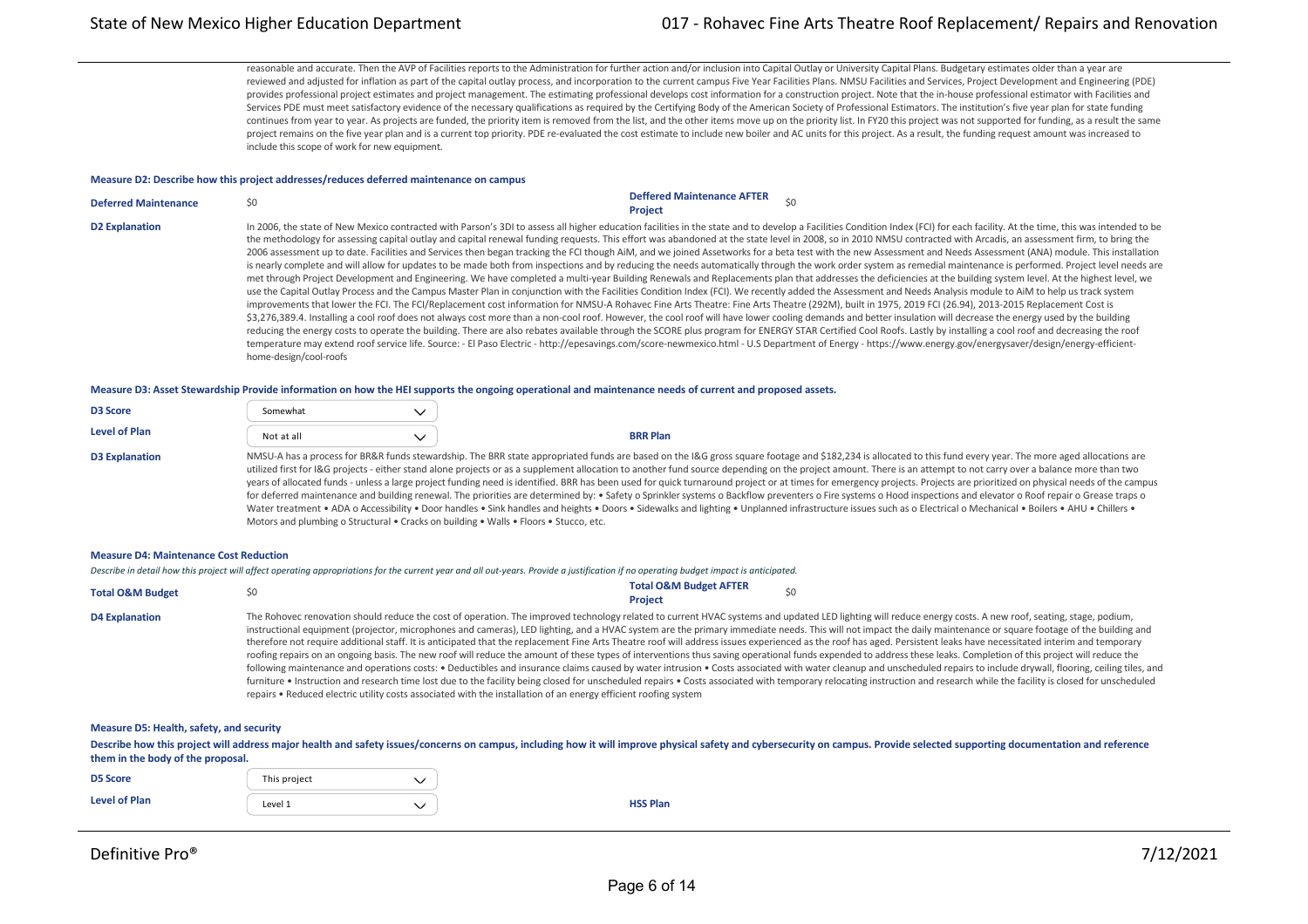D5 Explanation Re-roofing will stop frequent leaks, which can possibly lead to mold conditions and contribute to the overall deterioration of the existing facilities. Continued deterioration will result in a need to replac facilities with new buildings, at a greater cost than the renovation of existing structures.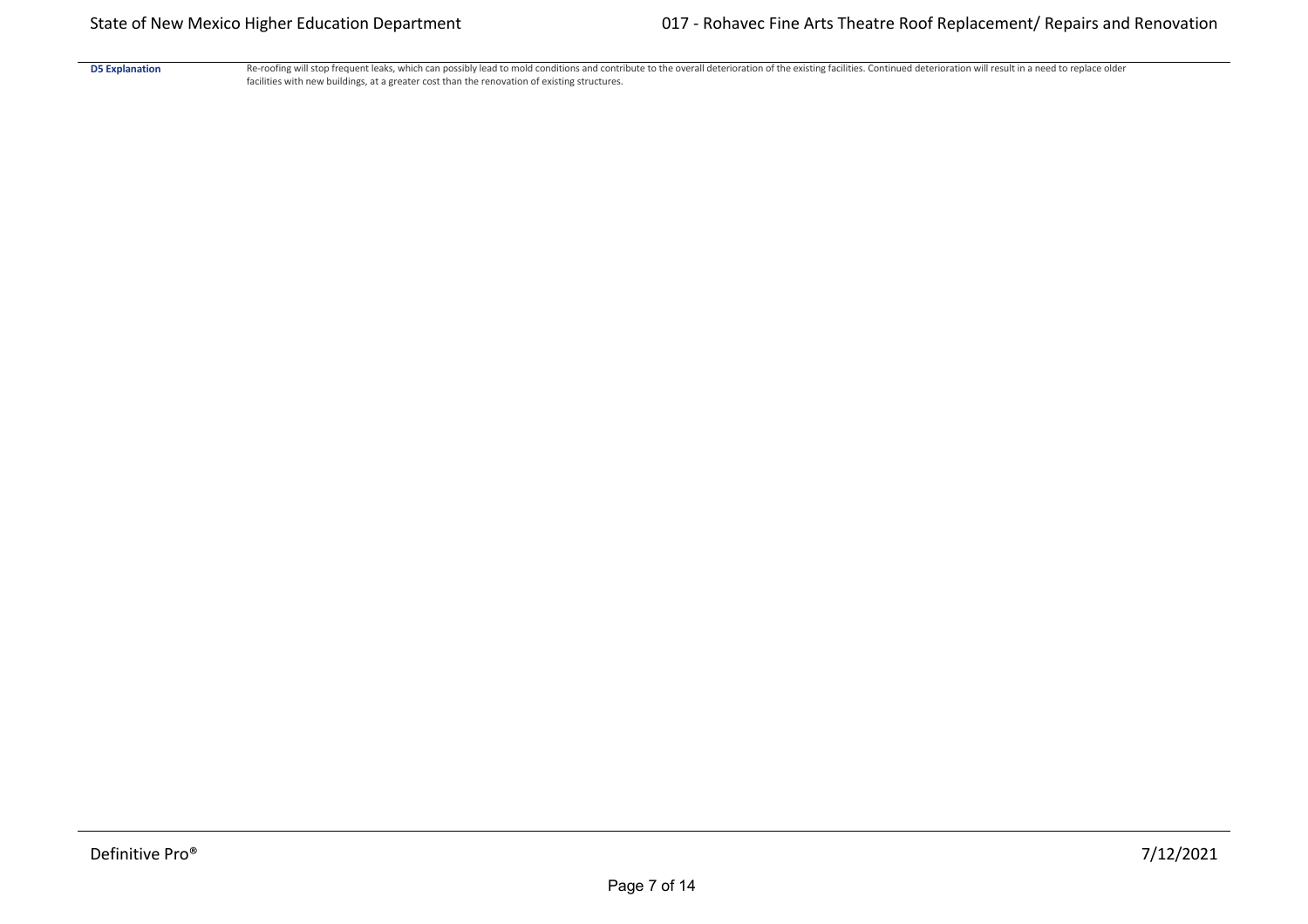Appropriation Lanaguage \$1,500,000 to plan, design, construct, renovate, and equip upgrades for Rohavec Fine Arts Theatre renovation and roof replacement at New Mexico State University- Alamogordo.

**Follow up Questions**

**Hardware \$** \$0 \$0 \$0 \$0 \$0 \$0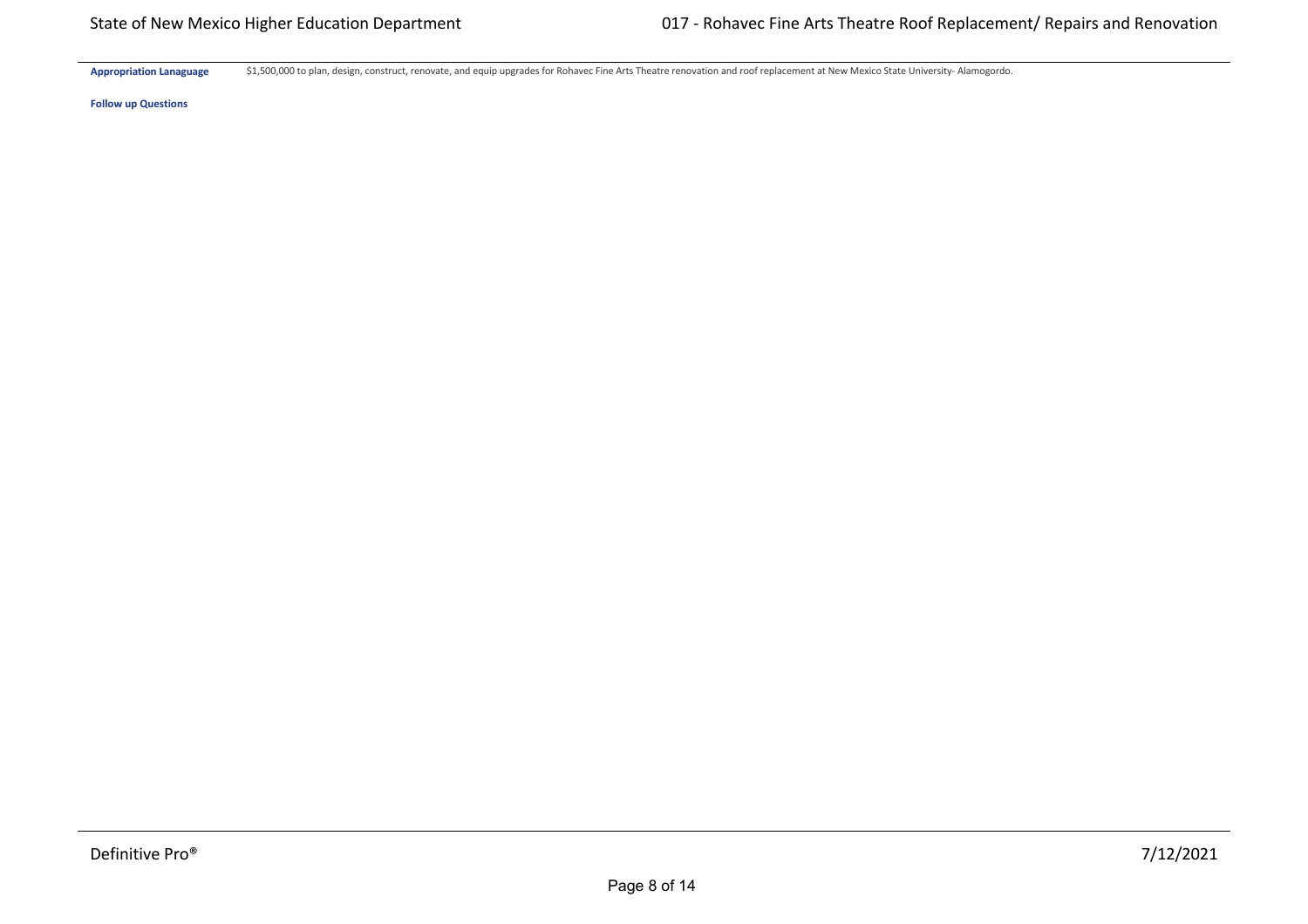2025: 0.00%

| <b>Starting Fiscal Year</b>  | 2021           | <b>Expense Type</b>           |                |  |
|------------------------------|----------------|-------------------------------|----------------|--|
| <b>Planned Project Start</b> |                | <b>Planned Project Finish</b> |                |  |
| <b>Investment to Date</b>    | \$0            | <b>Funds Needed By</b>        |                |  |
| <b>Discounting Switch</b>    | Off            | % Complete                    | 0%             |  |
| <b>Discount Rates</b>        | 2022:<br>0.00% | 2023:<br>0.00%                | 2024:<br>0.00% |  |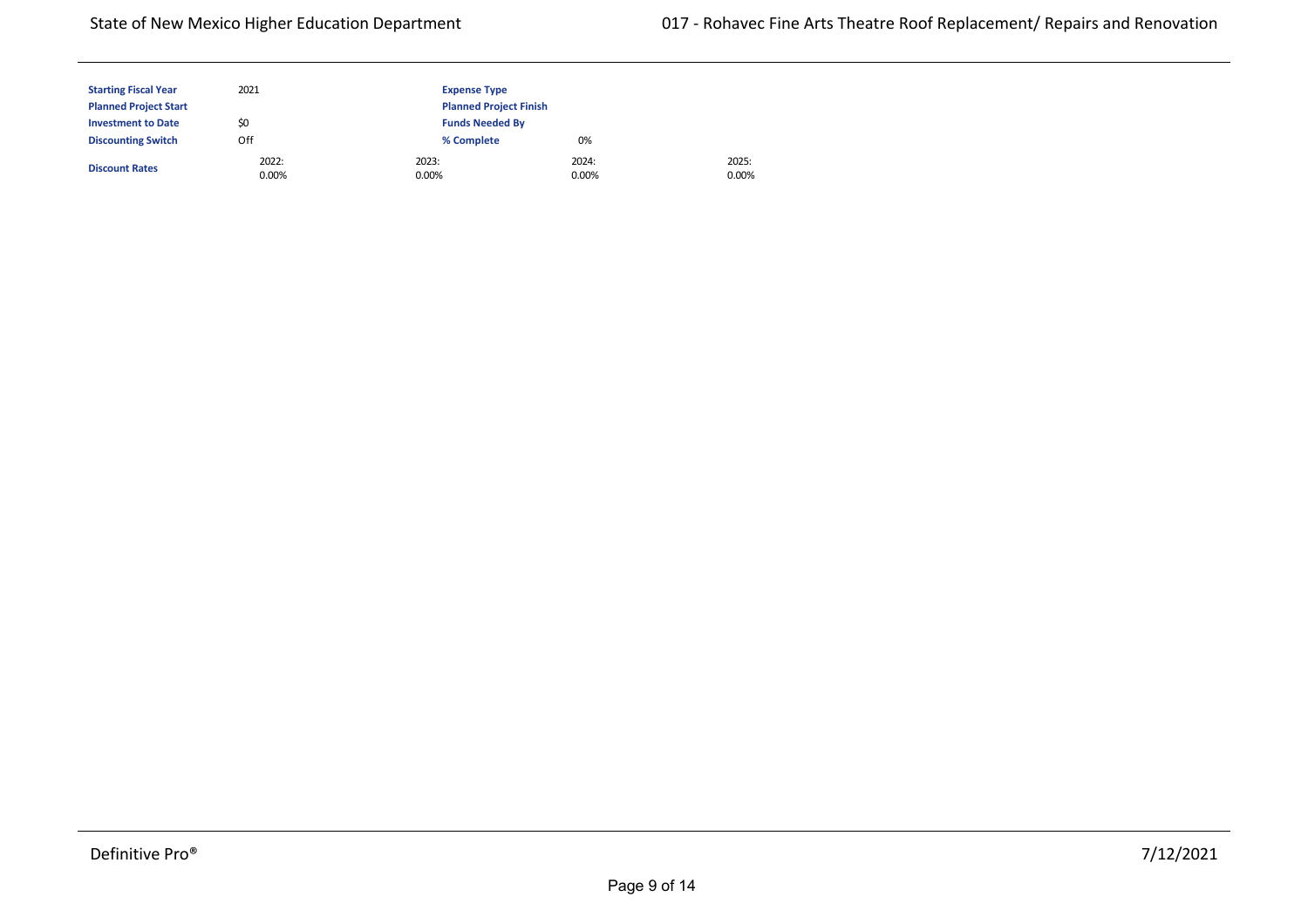| <b>Forecast</b>                   |            |            |            |            |            |              |                                                                                                       |
|-----------------------------------|------------|------------|------------|------------|------------|--------------|-------------------------------------------------------------------------------------------------------|
|                                   | FY 2021    | FY 2022    | FY 2023    | FY 2024    | FY 2025    | <b>Total</b> | <b>Notes</b>                                                                                          |
| <b>Pre-Project</b>                |            |            |            |            |            |              | Definition: Non-recurring cost to get to an approved and funded project.                              |
| Internal Staff Labor \$           | \$0        | \$0        | \$0        | \$0        | \$0        | \$0          |                                                                                                       |
| Internal Contract Labor \$        | \$0        | \$0        | \$0        | \$0        | \$0        | \$0          |                                                                                                       |
| <b>External Staff Labor \$</b>    | \$0        | \$0        | \$0        | \$0        | \$0        | \$0          |                                                                                                       |
| <b>External Contract Labor \$</b> | \$0        | \$0        | \$0        | \$0        | \$0        | \$0          |                                                                                                       |
| Software \$                       | \$0        | \$0        | \$0        | \$0        | \$0        | \$0          |                                                                                                       |
| Hardware \$                       | \$0        | \$0        | \$0        | \$0        | \$0        | \$0          |                                                                                                       |
| <b>Facilities and Power \$</b>    | \$0        | \$0        | \$0        | \$0        | \$0        | \$0          |                                                                                                       |
| Internal Services \$              | \$0        | \$0        | \$0        | \$0        | \$0        | \$0          |                                                                                                       |
| Outside Services \$               | \$0        | \$0        | \$0        | \$0        | \$0        | \$0          |                                                                                                       |
| Telecom \$                        | \$0        | \$0        | \$0        | \$0        | \$0        | \$0          |                                                                                                       |
| Other \$                          | \$0        | \$0        | \$0        | \$0        | \$0        | \$0          |                                                                                                       |
| <b>Total Pre-Project</b>          | \$0        | \$0        | \$0        | \$0        | \$0        | \$0\$        |                                                                                                       |
| Project                           |            |            |            |            |            |              | Definition: Non-recurring cost to implement and field the product or service.                         |
| <b>Internal Staff Labor \$</b>    | \$0        | \$0        | \$0        | \$0        | \$0        | \$0          |                                                                                                       |
| <b>Internal Contract Labor \$</b> | \$0        | \$0        | \$0        | \$0        | \$0        | \$0          |                                                                                                       |
| <b>External Staff Labor \$</b>    | \$0        | \$0        | \$0        | \$0        | \$0        | \$0          |                                                                                                       |
| <b>External Contract Labor \$</b> | \$0        | \$0        | \$0        | \$0        | \$0        | \$0          |                                                                                                       |
| Software \$                       | \$0        | \$0        | \$0        | \$0        | \$0        | \$0          |                                                                                                       |
| Hardware \$                       | \$0        | \$0        | \$0        | \$0        | \$0        | \$0          |                                                                                                       |
| <b>Facilities and Power \$</b>    | \$0        | \$0        | \$0        | \$0        | \$0        | \$0          |                                                                                                       |
| <b>Internal Services \$</b>       | \$0        | \$0        | \$0        | \$0        | \$0        | \$0          |                                                                                                       |
| Outside Services \$               | \$0        | \$0        | \$0        | \$0        | \$0        | \$0          |                                                                                                       |
| Telecom \$                        | \$0        | \$0        | \$0        | \$0        | \$0        | \$0          |                                                                                                       |
| Other \$                          | \$0        | \$0        | \$0        | \$0        | \$0        | \$0          |                                                                                                       |
| <b>Total Project</b>              | \$0        | \$0        | \$0\$      | \$0        | \$0        | $ $ \$0      |                                                                                                       |
| <b>Post-Project</b>               |            |            |            |            |            |              | Definition: Recurring cost to support the product or service through the end of the planning horizon. |
| Internal Staff Labor \$           | \$0        | \$0        | \$0        | \$0        | \$0        | \$0          |                                                                                                       |
| <b>Internal Contract Labor \$</b> | \$0        | \$0        | \$0        | \$0        | \$0        | \$0          |                                                                                                       |
| <b>External Staff Labor \$</b>    | \$0        | \$0        | \$0        | \$0        | \$0        | \$0          |                                                                                                       |
| <b>External Contract Labor \$</b> | \$0        | \$0        | \$0        | \$0        | \$0        | \$0          |                                                                                                       |
| Software \$                       | \$0        | \$0        | \$0        | \$0        | \$0        | \$0          |                                                                                                       |
| Hardware \$                       | \$0<br>\$0 | \$0        | \$0        | \$0        | \$0<br>\$0 | \$0          |                                                                                                       |
| <b>Facilities and Power \$</b>    |            | \$0        | \$0        | \$0        |            | \$0          |                                                                                                       |
| <b>Internal Services \$</b>       | \$0<br>\$0 | \$0<br>\$0 | \$0<br>\$0 | \$0<br>\$0 | \$0<br>\$0 | \$0<br>\$0   |                                                                                                       |
| Outside Services \$               | \$0        | \$0        | \$0        | \$0        | \$0        | \$0          |                                                                                                       |
| Telecom \$                        |            | \$0        |            |            |            |              |                                                                                                       |
| Other \$                          | \$0        |            | \$0        | \$0        | \$0        | \$0          |                                                                                                       |
| <b>Total Post-Project</b>         | \$0        | \$0        | \$0        | \$0        | \$0        | \$0          |                                                                                                       |
| <b>Total Cost</b>                 | \$0        | \$0        | \$0        | \$0        | \$0        | \$0          |                                                                                                       |

**<Source 1> \$** \$0 \$0 \$0 \$0 \$0 \$0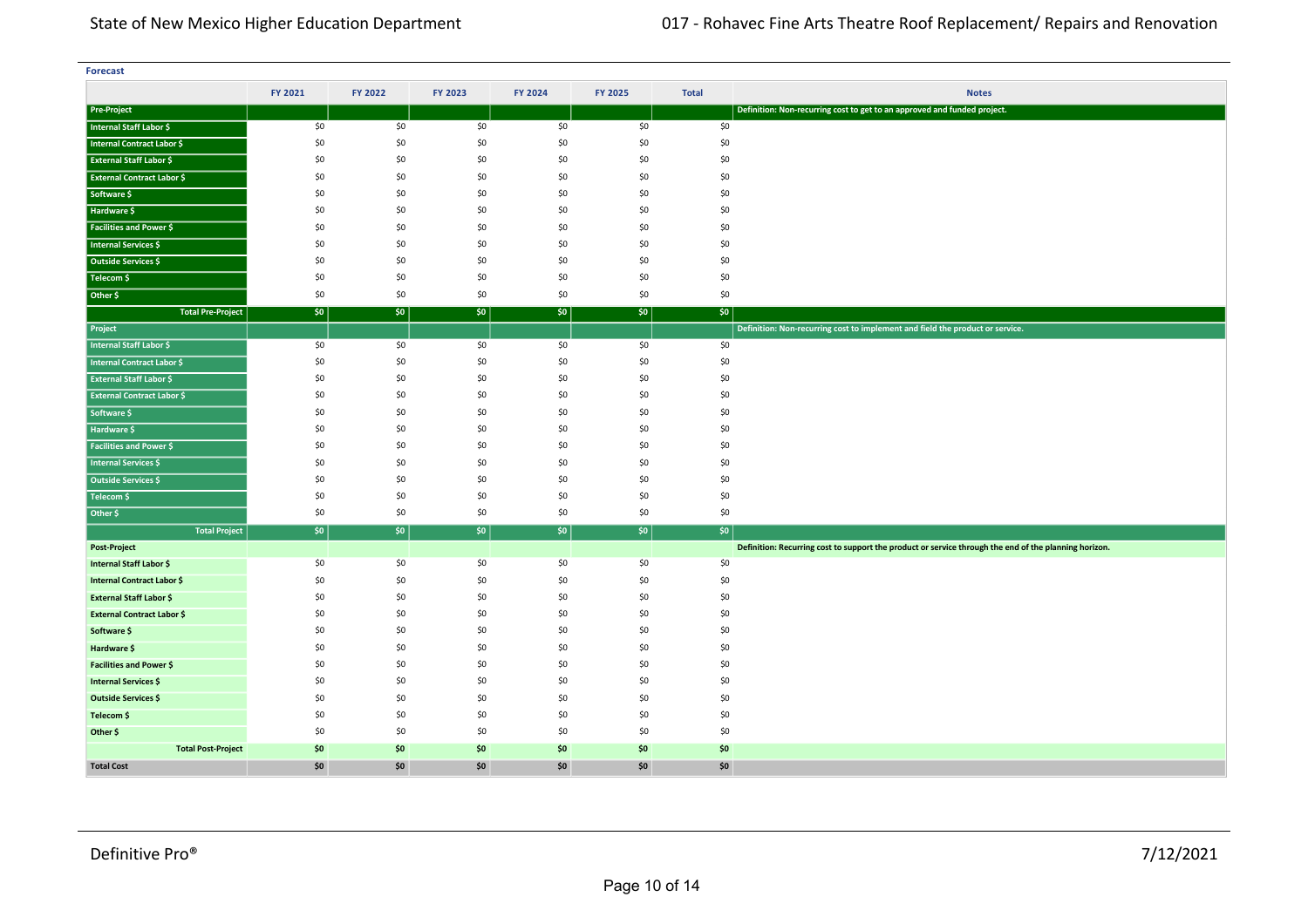|                                                      | FY 2021    | <b>FY 2022</b> | FY 2023    | FY 2024    | FY 2025    | <b>Total</b> | <b>Notes</b>                                                                                  |
|------------------------------------------------------|------------|----------------|------------|------------|------------|--------------|-----------------------------------------------------------------------------------------------|
| Revenue                                              |            |                |            |            |            |              | Definition: Incoming revenue associated with the product or service.                          |
| $ $ <source 1=""/> \$                                | \$0        | \$0            | \$0        | \$0        | \$0        | \$0          |                                                                                               |
| $<$ Source 2> $\frac{6}{5}$                          | \$0        | \$0            | \$0        | \$0        | \$0        | \$0          |                                                                                               |
| $<$ Source 3> $\frac{6}{5}$                          | \$0        | \$0            | \$0        | \$0        | \$0        | \$0          |                                                                                               |
| $<$ Source 4> $\frac{6}{7}$                          | \$0        | \$0            | \$0        | \$0        | \$0        | \$0          |                                                                                               |
| $<$ Source 5> $\frac{1}{2}$                          | \$0        | \$0            | \$0        | \$0        | \$0        | \$0          |                                                                                               |
| $<$ Source 6> $\frac{6}{5}$                          | \$0        | \$0            | \$0        | \$0        | \$0        | \$0          |                                                                                               |
| $<$ Source 7> $\frac{1}{2}$                          | \$0        | \$0            | \$0        | \$0        | \$0        | \$0          |                                                                                               |
| $<$ Source 8> $\frac{1}{2}$                          | \$0        | \$0            | \$0        | \$0        | \$0        | \$0          |                                                                                               |
| <b>Total Revenue</b>                                 | \$0        | \$0            | \$0        | \$0        | \$0        | \$0          |                                                                                               |
| <b>Cost Reduction</b>                                |            |                |            |            |            |              | Definition: Money saved that is being spent today. True cost take-out.                        |
| Internal Staff Labor \$                              | \$0        | \$0            | \$0        | \$0        | \$0        | \$0          |                                                                                               |
| <b>Internal Contract Labor \$</b>                    | \$0        | \$0            | \$0        | \$0        | \$0        | \$0          |                                                                                               |
| <b>External Staff Labor \$</b>                       | \$0        | \$0            | \$0        | \$0        | \$0        | \$0          |                                                                                               |
| <b>External Contract Labor \$</b>                    | \$0        | \$0            | \$0        | \$0        | \$0        | \$0          |                                                                                               |
| Software \$                                          | \$0        | \$0            | \$0        | \$0        | \$0        | \$0          |                                                                                               |
| Hardware \$                                          | \$0        | \$0            | \$0        | \$0        | \$0        | \$0          |                                                                                               |
| <b>Facilities and Power \$</b>                       | \$0<br>\$0 | \$0<br>\$0     | \$0        | \$0        | \$0<br>\$0 | \$0          |                                                                                               |
| Internal Services \$                                 | \$0        | \$0            | \$0<br>\$0 | \$0<br>\$0 | \$0        | \$0<br>\$0   |                                                                                               |
| Outside Services \$                                  | \$0        | \$0            | \$0        | \$0        | \$0        | \$0          |                                                                                               |
| Telecom \$                                           | \$0        | \$0            | \$0        | \$0        | \$0        | \$0          |                                                                                               |
| Other \$                                             |            |                |            |            |            |              |                                                                                               |
| <b>Total Cost Reduction</b><br><b>Cost Avoidance</b> | \$0        | $ $ \$0        | $ $ \$0    | \$0\$      | 50         | \$0          | Definition: Preventing money from having to be spent that is not currently being spent today. |
| Internal Staff Labor \$                              | \$0        | \$0            | \$0        | \$0        | \$0        | \$0          |                                                                                               |
| Internal Contract Labor \$                           | \$0        | \$0            | \$0        | \$0        | \$0        | \$0          |                                                                                               |
| <b>External Staff Labor \$</b>                       | \$0        | \$0            | \$0        | \$0        | \$0        | \$0          |                                                                                               |
| <b>External Contract Labor \$</b>                    | \$0        | \$0            | \$0        | \$0        | \$0        | \$0          |                                                                                               |
| Software \$                                          | \$0        | \$0            | \$0        | \$0        | \$0        | \$0          |                                                                                               |
| Hardware \$                                          | \$0        | \$0            | \$0        | \$0        | \$0        | \$0          |                                                                                               |
| Facilities and Power \$                              | \$0        | \$0            | \$0        | \$0        | \$0        | \$0          |                                                                                               |
| <b>Internal Services \$</b>                          | \$0        | \$0            | \$0        | \$0        | \$0        | \$0          |                                                                                               |
| <b>Outside Services \$</b>                           | \$0        | \$0            | \$0        | \$0        | \$0        | \$0          |                                                                                               |
| Telecom \$                                           | \$0        | \$0            | \$0        | \$0        | \$0        | \$0          |                                                                                               |
| Other \$                                             | \$0        | \$0            | \$0        | \$0        | \$0        | \$0          |                                                                                               |
| <b>Total Cost Avoidance</b>                          | \$0        | \$0            | \$0        | \$0        | \$0        | \$0          |                                                                                               |
| <b>Total Benefit</b>                                 | \$0        | \$0            | \$0        | \$0        | \$0        | \$0          |                                                                                               |

**Total Cost Reduction** \$0 \$0 \$0 \$0 \$0 \$0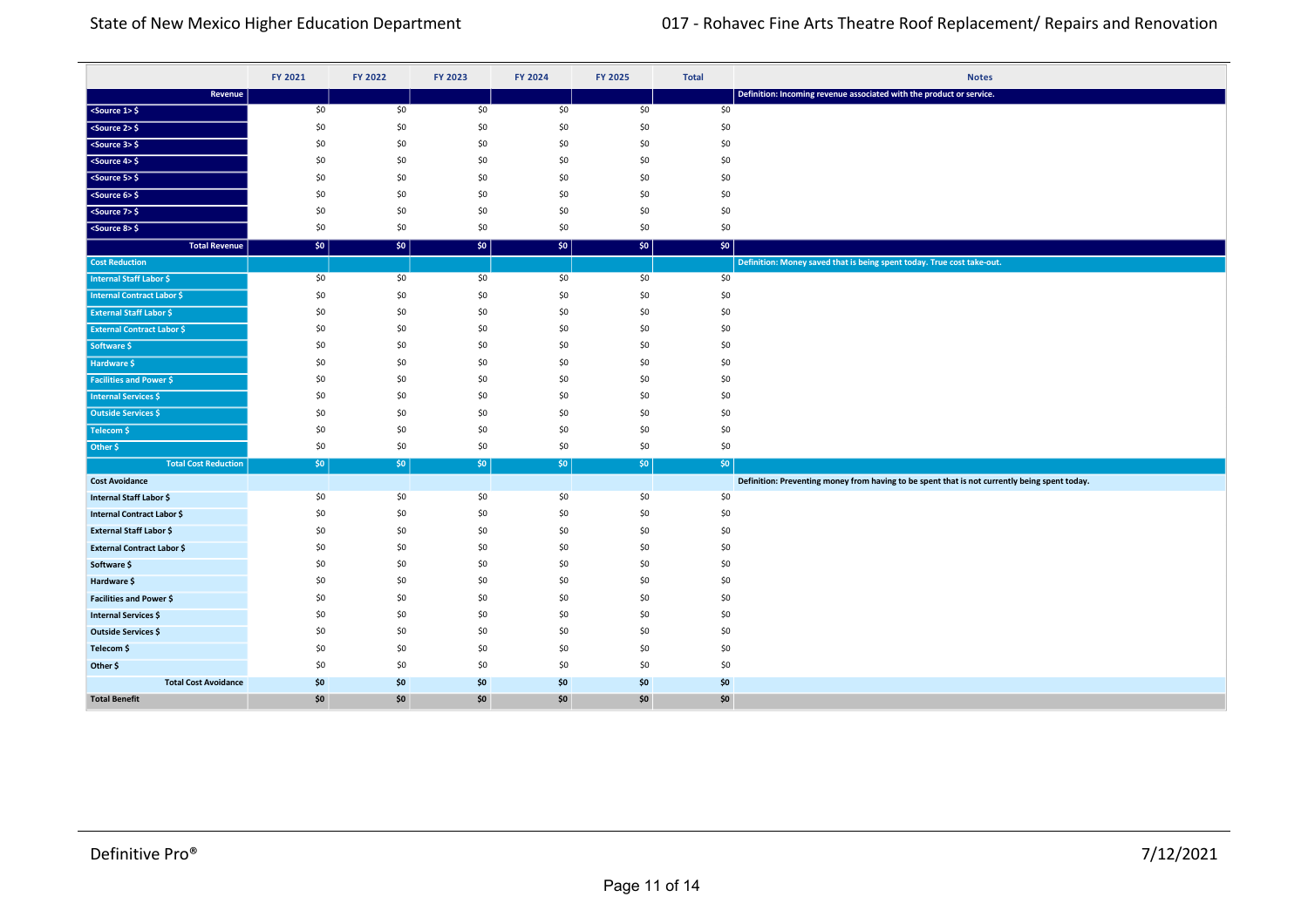|                             |                      | <b>FY 2021</b> | <b>FY 2022</b> | FY 2023 | <b>FY 2024</b> | <b>FY 2025</b> | <b>Total</b> |
|-----------------------------|----------------------|----------------|----------------|---------|----------------|----------------|--------------|
| <b>Total Pre-Project</b>    |                      | \$0            | \$0            | \$0     | \$0            | \$0            | \$0          |
| <b>Total Project</b>        |                      | \$0            | \$0            | \$0     | \$0            | \$0            | \$0          |
| <b>Total Post-Project</b>   |                      | \$0            | \$0            | \$0     | \$0            | \$0            | \$0          |
|                             | <b>Total Cost</b>    | \$0            | \$0            | \$0     | \$0            | \$0            | \$0          |
| <b>Total Revenue</b>        |                      | \$0            | \$0            | \$0     | \$0            | \$0            | \$0          |
| <b>Total Cost Reduction</b> |                      | \$0            | \$0            | \$0     | \$0            | \$0            | \$0          |
| <b>Total Cost Avoidance</b> |                      | \$0            | \$0            | \$0     | \$0            | \$0            | \$0          |
|                             | <b>Total Benefit</b> | \$0            | \$0            | \$0     | \$0            | \$0            | \$0          |
| Return                      |                      | \$0            | \$0            | \$0     | \$0            | \$0            | \$0          |
| <b>Cumulative Return</b>    |                      | \$0            | \$0            | \$0     | \$0            | \$0            | \$0          |
| ROI %                       |                      | 0.00%          | 0.00%          | 0.00%   | 0.00%          | 0.00%          | 0.00%        |
| <b>Cumulative ROI %</b>     |                      | 0.00%          | 0.00%          | 0.00%   | 0.00%          | 0.00%          | 0.00%        |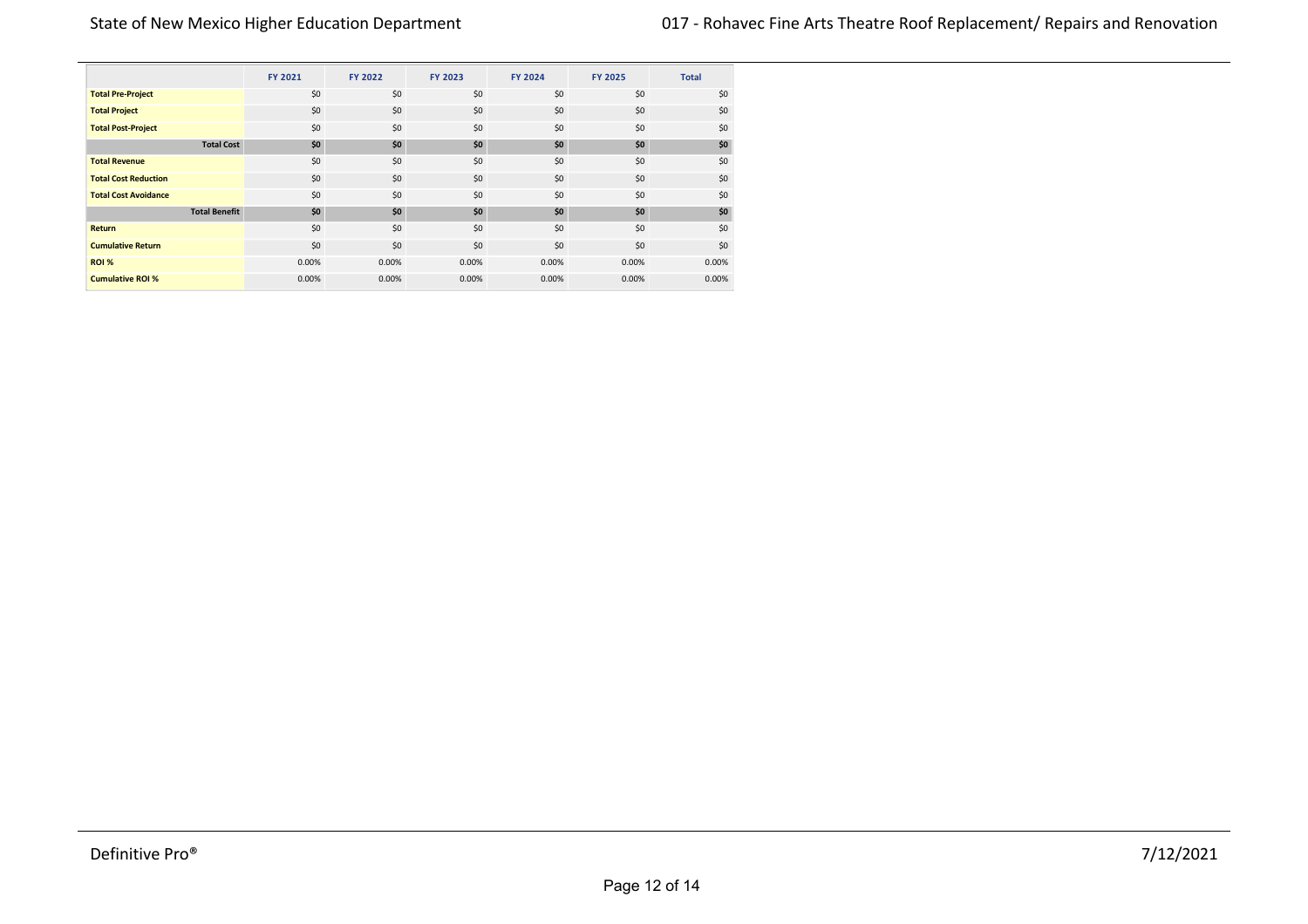## State of New Mexico Higher Education Department 017 - Rohavec Fine Arts Theatre Roof Replacement/ Repairs and Renovation